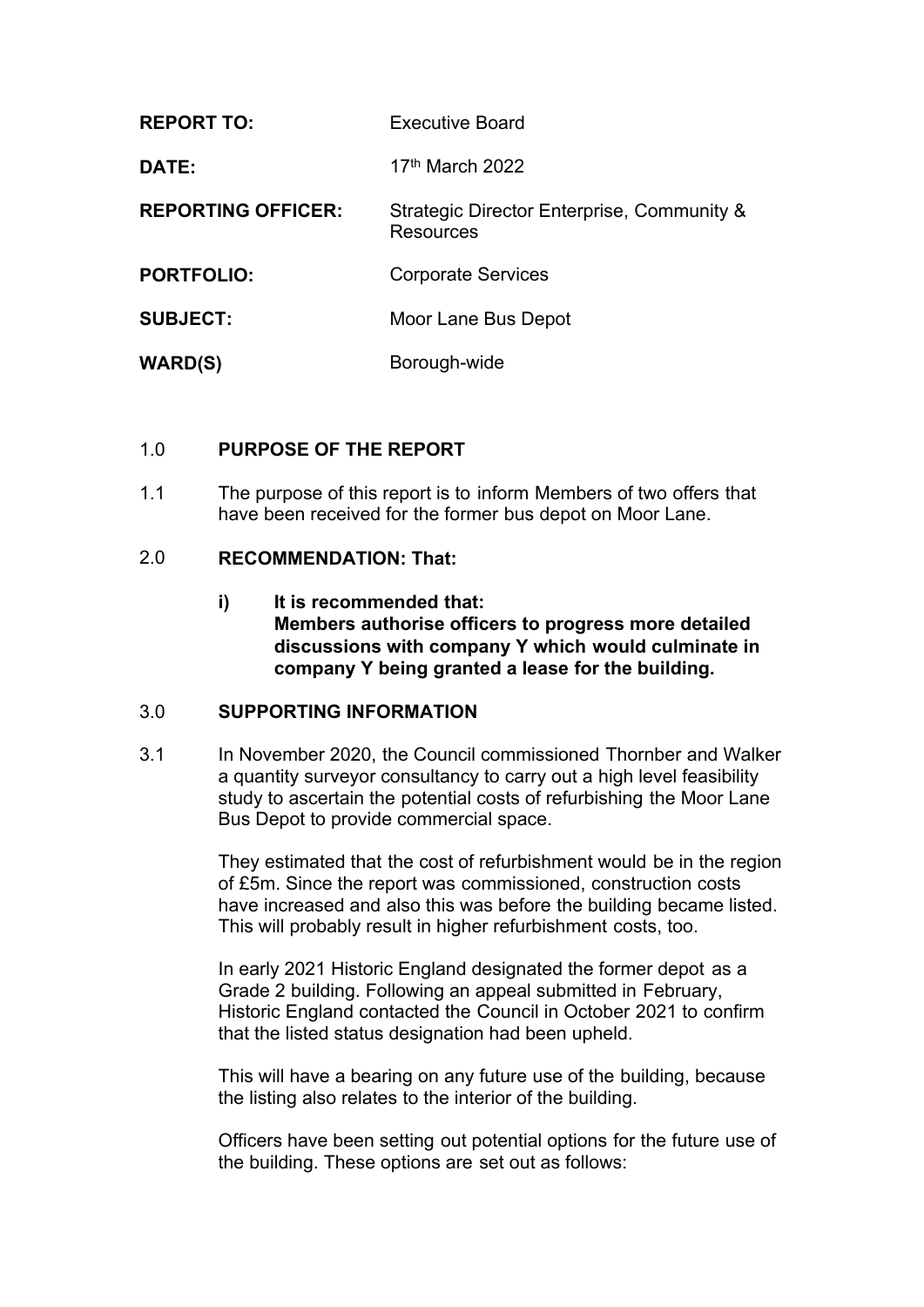# **Option 1 Do Nothing -** '**Moth Ball' the building**

Pros – Reduced expenditure to the Council Pros – Manages expectations in terms of future use Cons – a building in a prominent position remains empty Cons – potential community backlash if building remains unused

# **Option 2 – Market the Building and Sell**

Pros – an alternative use for the building may come forward that HBC has not considered e.g. car storage/parking for Liverpool John Lennon Airport; premises for industrial storage Pros – no future capital or revenue costs for the Council Cons – Council loses control of the building and future use Cons  $-$  Building still remains empty even when acquired by  $3<sup>rd</sup>$  Party

### **Option 3 – Seek funding from the Community Ownership Fund**

Invite the community sector to apply to the fund to manage and operate the building. Council provides a dowry Pros – Reduced capital or revenue costs to the Council Cons – maximum grant £250,000, not enough Cons – adds to a long list of community venues many of which are struggling

# **Option 4 – Develop the Building**

#### *4a) Heritage and Arts Centre*

Pros – an empty building is brought back into use Pros – development of an exciting community venue in a prominent position (gateway to the town, opposite a new leisure centre) Cons – duplicates existing visitor attractions in the area and leads to competition

Cons – debatable need and demand

#### *4b) Transport Museum*

A Transport museum would present similar pros and cons.

#### *4c) Convert the Building into Office Premises*

One area to explore is providing accommodation for the Mersey Crossings Board (MCB). This would be presented as an alternative site to the hand back site(s) currently being considered Pros – building is brought back into use Pros – could use the Mersey Gateway 'loan mechanism' to fund the

costs.

# *4d) Managed Workspace*

To provide business units for start-up businesses. The building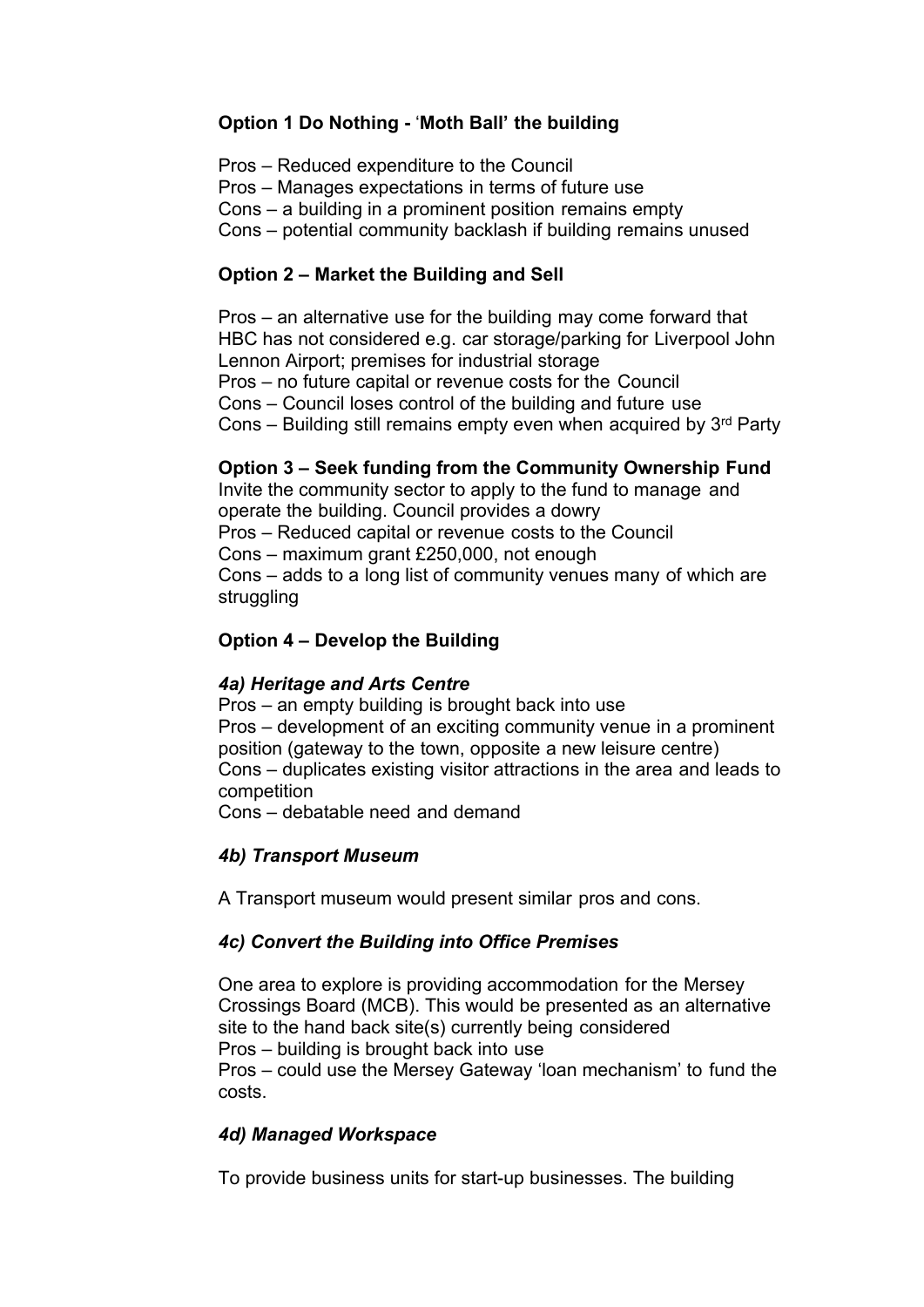could be divided into small units.

Pros – Could provide cheap albeit poor quality accommodation for fledgling businesses Cons – limited demand for these types of premises Cons – costs of conversion outweigh benefits

#### *4e) Vocational Training Facility for construction, motor vehicle industries*

Some exploratory discussions took place with Riverside College regarding the establishment of a training facility for the benefit of colleges across the City Region. N.B. Riverside College are very clear they don't want to 'own the building' or pay for refurbishment costs.

Pros – demand exists for this type of facility across the LCR Pros – some skills capital/SIF grant could be available Pros – revenue stream for the Council e.g. rent from LCR colleges Cons – responsibility for the refurbishment and maintenance and management of the building remains with the Council

During the last twelve months, Council officers have been made aware of various suggestions for the future use of the building.

However, up until recently, this interest had been speculative without any firm proposals or offers having been made.

Members are advised of two offers below:

#### **Company X**

This is a local company. The business owner has been keen to expand the premises, Discussions have taken place with the owner regarding future Mersey Gateway hand back land sites, but the timing of the return and marketing of these sites does not meet the requirements of the business.

The company has offered to pay the Council to lease the premises from now until December 2022. If the property were to be leased the company would not take on any repairs and maintenance costs. There is also an offer to acquire the building.

The advantage of this offer is that it is for a short period and this would give the Council some 'breathing space' to either extend the existing arrangements, or consider the options outlined above. The main disadvantage is that the building would not be used for the purposes it was intended, and care would be needed to ensure this did not contravene the conditions of the Listed Building Status, as well as any planning obligations.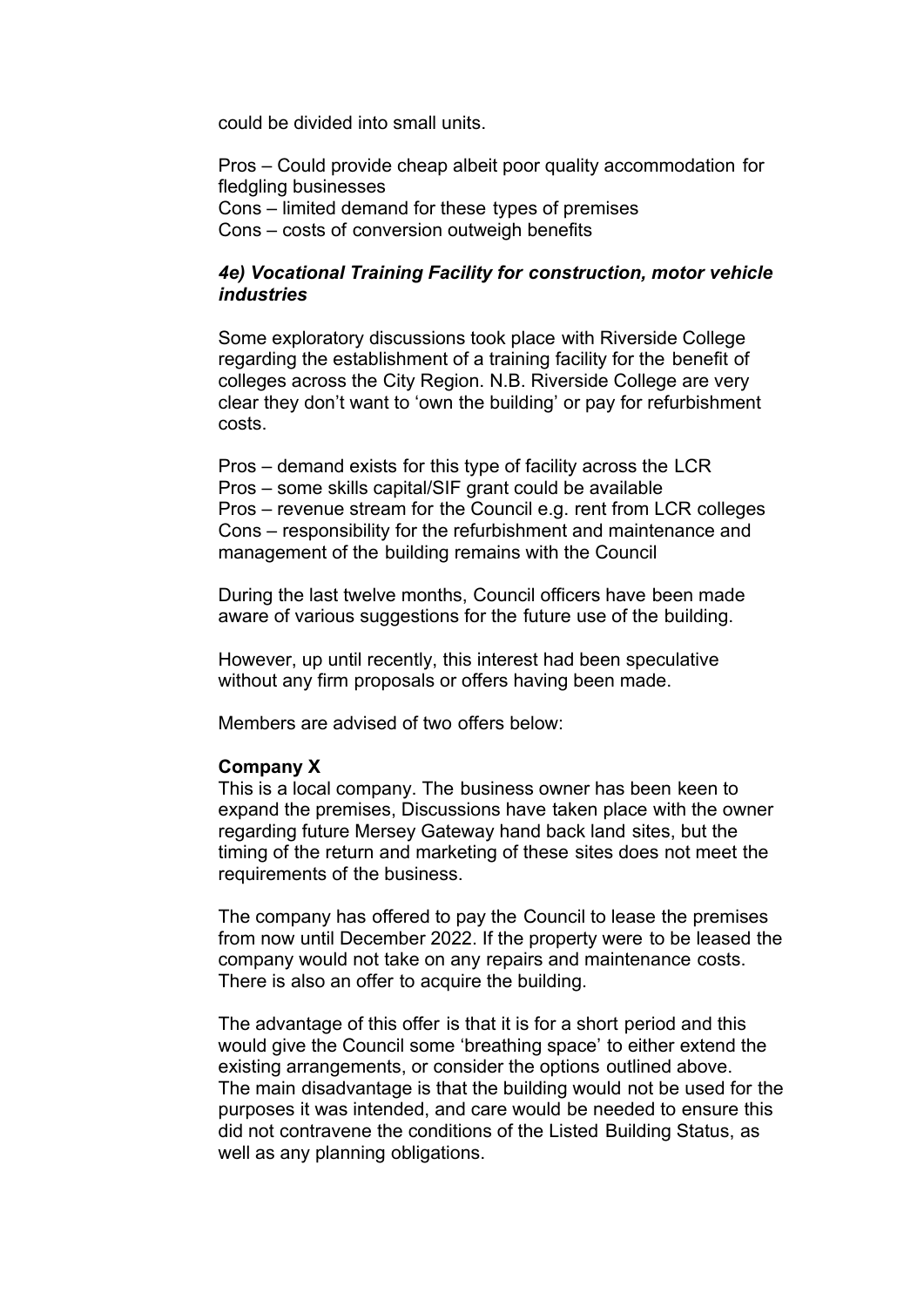# **Company Y**

This is a company based just outside the borough and relocated following a fire. The company is keen to return to the borough for operational reasons and most of its employees are Widnes residents.

Company Y have offered a 'baseline' figure per calendar month but have caveated this by stating that this would be subject to further surveys and dependent upon repairs and Health and Safety requirements.

The advantage of this offer is that it could utilise the building for the purposes for which it was intended and, therefore, it is unlikely to impact on the Listed Building and planning requirements.

The main disadvantage is the uncertainty surrounding the level of repairs the company would take on.

On balance, it is pleasing to note that two offers have been received for a building that does require significant investment and any future uses would be limited by the Listed Building status. For these reasons, it is recommended that officers from property services and legal services should further explore a lease arrangement with Company Y.

#### 4.0 **POLICY IMPLICATIONS**

4.1 There are no further policy implications at this stage.

### 5.0 **OTHER/FINANCIAL IMPLICATIONS**

5.1 All of the above options require some expenditure. Options 4a-4e require significant investment. The least expensive option is option 2.

#### 6.0 **IMPLICATIONS FOR THE COUNCIL'S PRIORITIES**

6.1 **Children & Young People in Halton**

N/A

6.2 **Employment, Learning & Skills in Halton**

N/A

6.3 **A Healthy Halton**

N/A

6.4 **A Safer Halton**